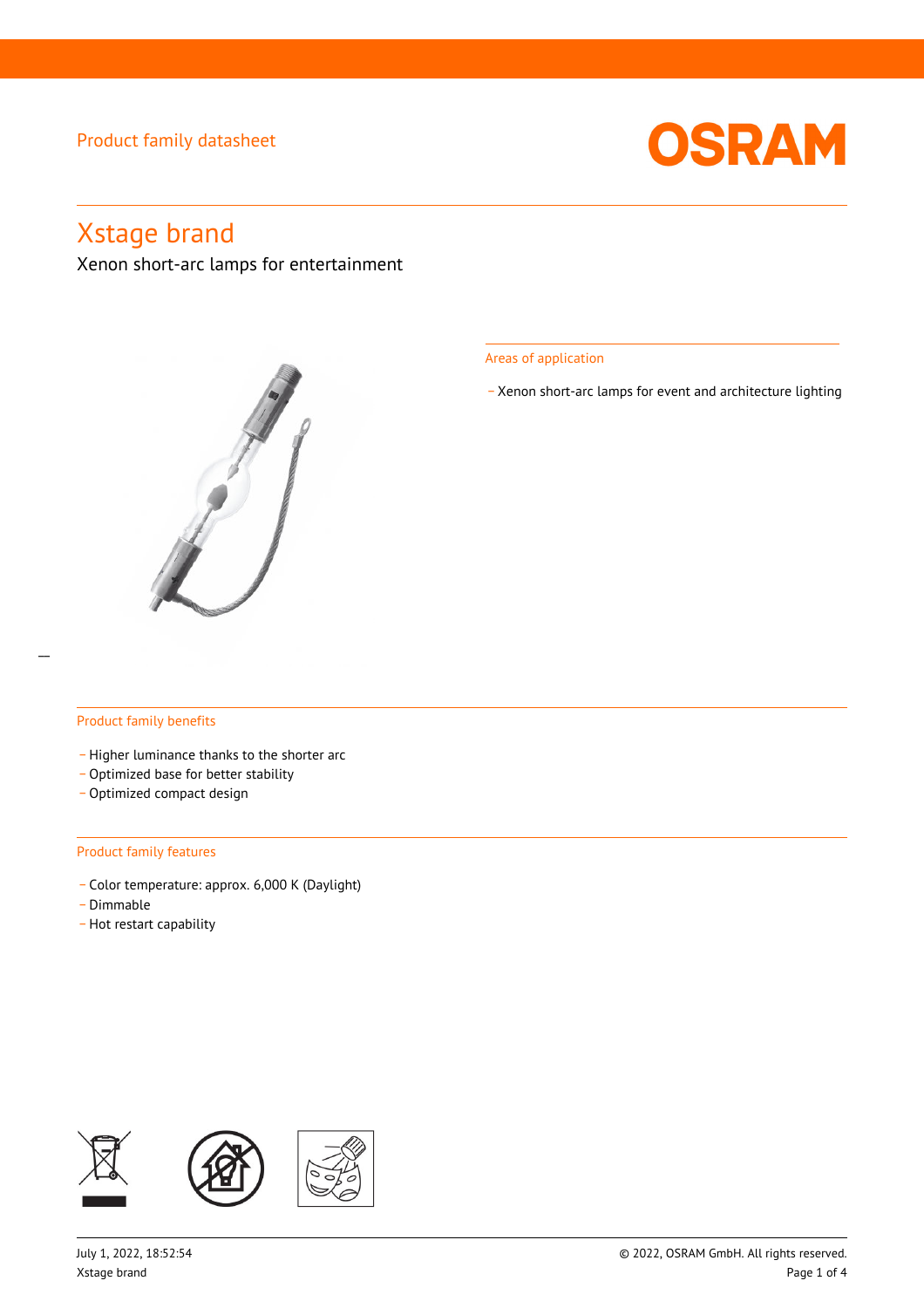

330811\_Xstage XENON SHORT ARC LAMPS for ENTERTAINMENT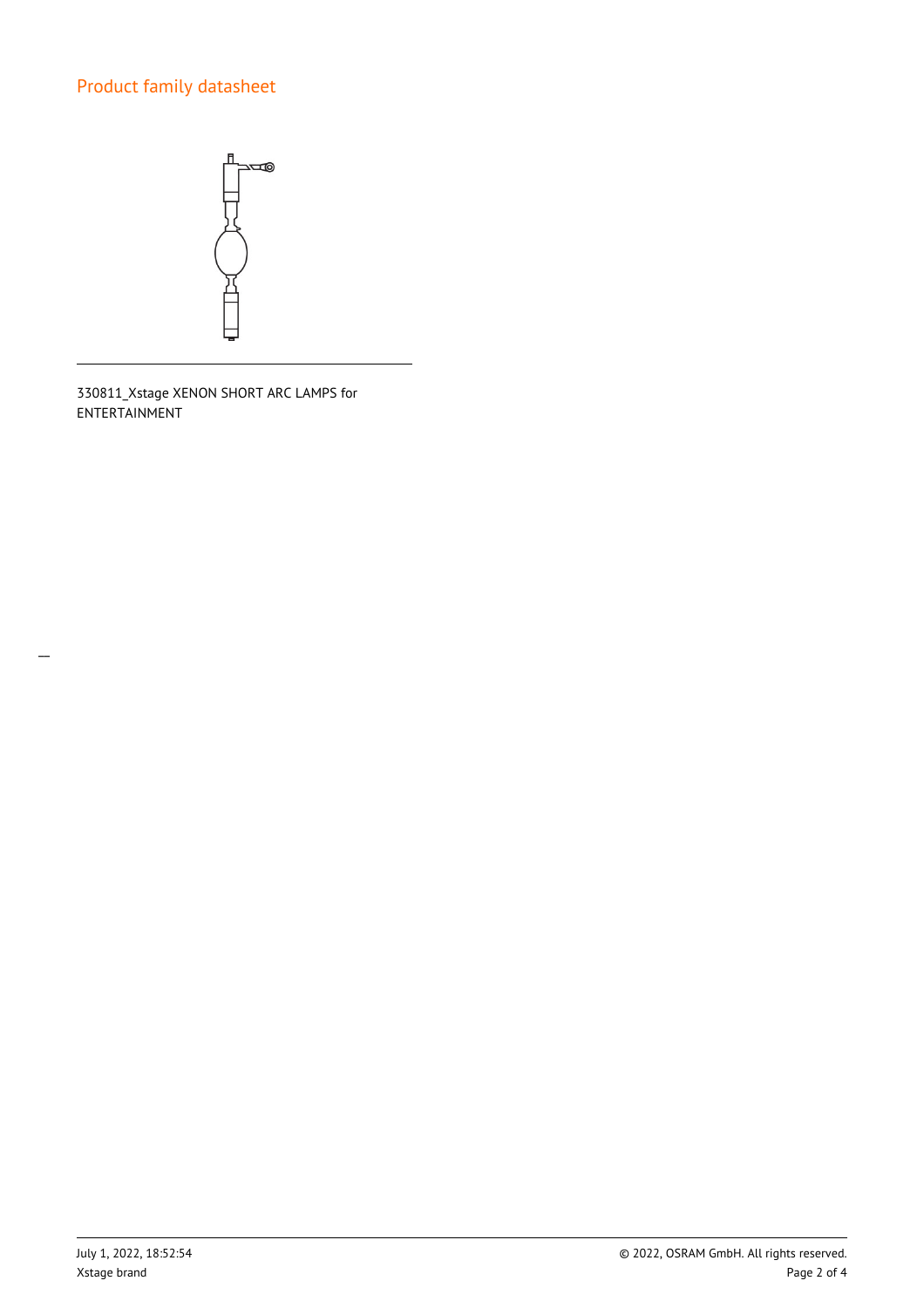## Technical data

|                            | Electrical data           |                           |              |                       | <b>Photometrical data</b>                 |                         |
|----------------------------|---------------------------|---------------------------|--------------|-----------------------|-------------------------------------------|-------------------------|
| <b>Product description</b> | <b>Nominal</b><br>wattage | <b>Nominal</b><br>voltage | Lamp current | Current control range | <b>Nominal</b><br><b>Luminous</b><br>flux | <b>Luminous</b><br>flux |
| Xstage 4000 W OFR          | 4000.00<br>W              | 30.0 V                    | 130 A        | 80135A                | 150000<br>lm                              | 150000<br>lm            |
| Xstage 7000 W OFR          | 7000.00<br>W              | 40.0 V                    | 160A         | 110165A               | 330000<br>lm                              | 330000<br>lm            |

|                            |                              | Dimensions & weight |          |                     |                                    | Lifespan |
|----------------------------|------------------------------|---------------------|----------|---------------------|------------------------------------|----------|
| <b>Product description</b> | <b>Luminous</b><br>intensity | <b>Diameter</b>     | Length   | Mountin<br>g length | Light<br>center<br>length<br>(LCL) | Lifespan |
| Xstage 4000 W OFR          | 17000 cd                     | $60.0$ mm           | 315.0 mm | 277.0<br>mm         | 120.0 mm                           | 1000 h   |
| Xstage 7000 W OFR          | 33000 cd                     | $70.0$ mm           | 400.0 mm | 362.0<br>mm         | $162.5$ mm                         | 1000 h   |

|                            | Additional product data              |                                                  | <b>Capabilities</b>     | Environmental<br>information<br>Information<br>according Art. 33 of<br><b>EU Regulation (EC)</b><br>1907/2006 (REACh) |
|----------------------------|--------------------------------------|--------------------------------------------------|-------------------------|-----------------------------------------------------------------------------------------------------------------------|
| <b>Product description</b> | Base anode (standard<br>designation) | <b>Base cathode</b><br>(standard<br>designation) | <b>Burning position</b> | <b>Date of Declaration</b>                                                                                            |
| Xstage 4000 W OFR          | SFaX27-9.5                           | SFc28-27                                         | Any                     | 11-04-2022                                                                                                            |
| Xstage 7000 W OFR          | SFaX27-9.5                           | SFc28-27                                         | Any                     | 11-04-2022                                                                                                            |

| <b>Product description</b> | <b>Primary Article</b><br><b>Identifier</b> | Candidate List<br>Substance 1         | Declaration No. in<br><b>SCIP database</b> |
|----------------------------|---------------------------------------------|---------------------------------------|--------------------------------------------|
| Xstage 4000 W OFR          | 4008321288844                               | No declarable<br>substances contained | No declarable<br>substances contained      |
| Xstage 7000 W OFR          | 4008321288851  <br>4008321577726            | No declarable<br>substances contained | In work                                    |